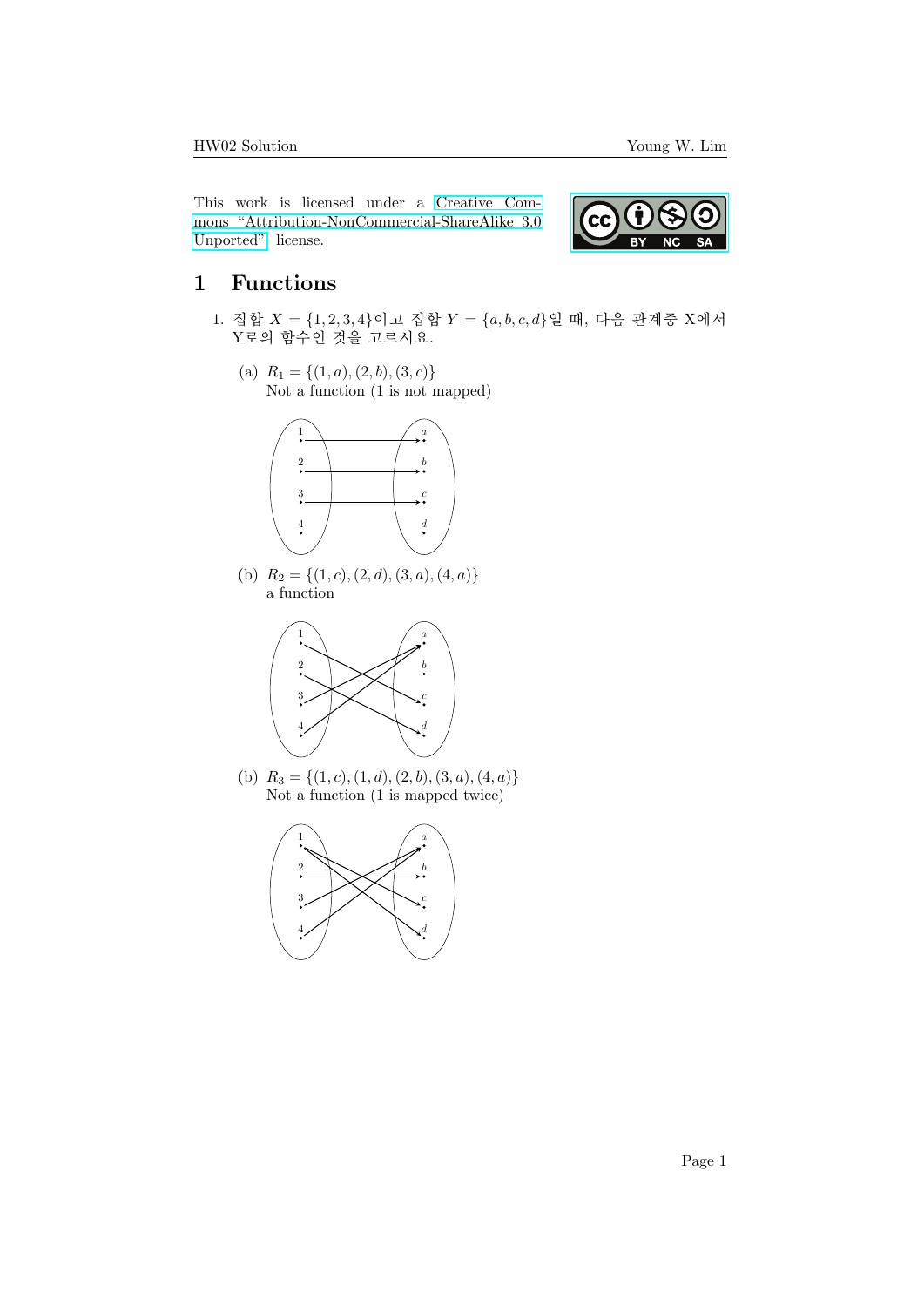- 2. 다음 함수들에 대하여 전사 함수, 단사(일대일) 함수, 전단사 (일대일 전 사) 함수를 판별하시오.
	- (a)  $R_4 = \{(a, 1), (b, 1), (c, 4), (d, 2), (e, 3)\}\$  $X = \{a, b, c, d, e\}, Y = \{1, 2, 3, 4\}$ 을 가정 전사함수 (Surjective, Onto Function)



(b)  $R_5 = \{(a, 1), (b, 6), (c, 2), (d, 3), (e, 4)\}\$  $X = \{a, b, c, d, e\}, Y = \{1, 2, 3, 4, 5, 6\}$ 을 가정 단사함수 (Injective, One-to-one Function)



(b)  $R_6 = \{(a, 1), (b, 3), (c, 2), (d, 4), (e, 5)\}\$  $X = \{a, b, c, d, e\}, Y = \{1, 2, 3, 4, 5\}$ 을 가정 전단사함수 (Bijective, One-to-one Correspondence Function)

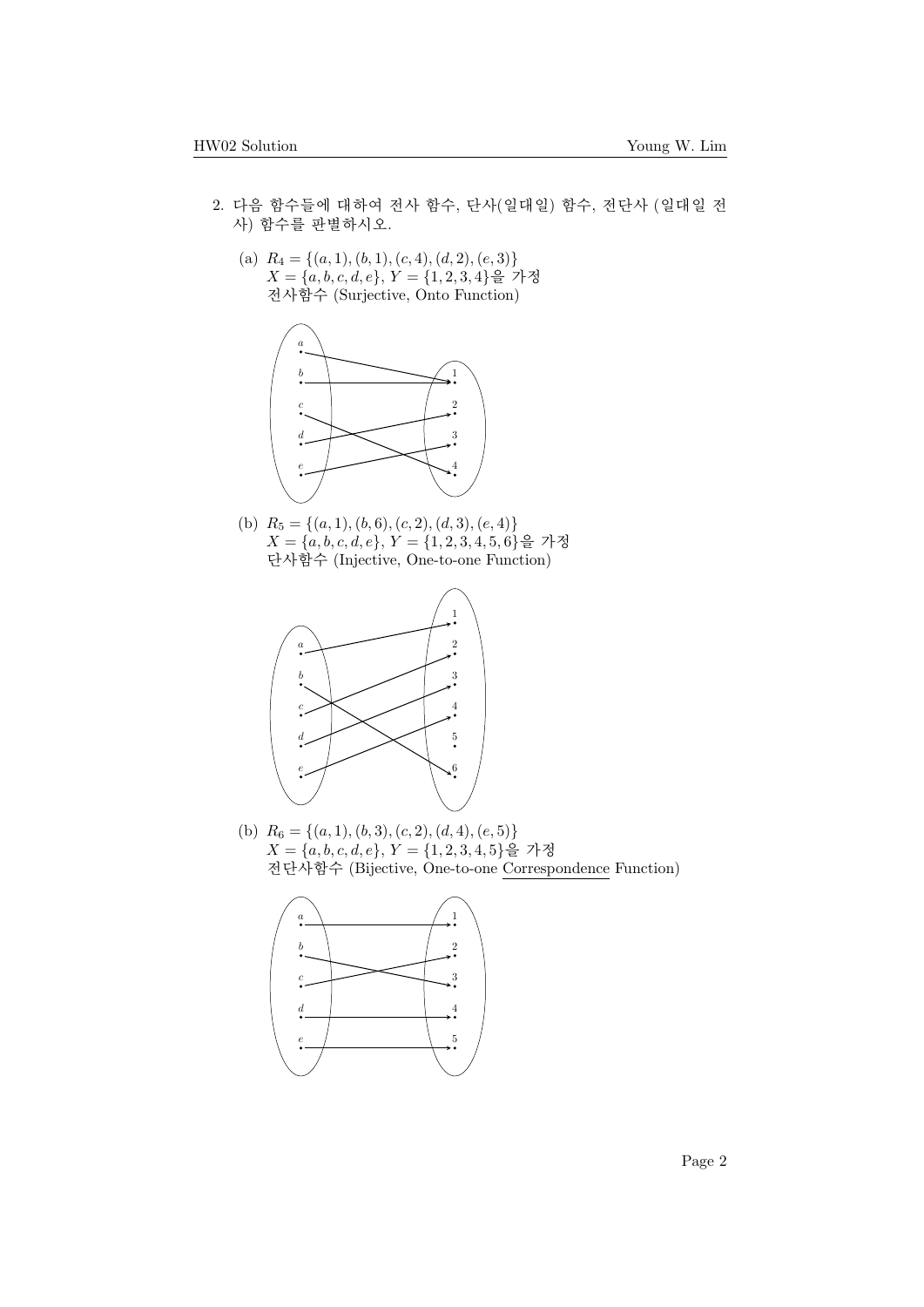## 2 Matrices

다음은 matrix  $A, B$ 에 관한 문제이다

$$
A = \begin{bmatrix} 1 & 2 \\ 3 & 4 \end{bmatrix}, B = \begin{bmatrix} 1 & 3 \\ 2 & 4 \end{bmatrix}
$$
  
\n1.  $A + B \equiv \mp \delta \gamma \lambda \ge$ .  
\n
$$
\begin{bmatrix} 2 & 5 \\ 5 & 8 \end{bmatrix}
$$
  
\n2.  $AB \equiv \mp \delta \gamma \lambda \ge$ .  
\n
$$
\begin{bmatrix} 5 & 11 \\ 11 & 25 \end{bmatrix}
$$
  
\n3.  $BA \equiv \mp \delta \gamma \lambda \ge$ .  
\n
$$
\begin{bmatrix} 10 & 14 \\ 14 & 20 \end{bmatrix}
$$
  
\n4. matrix A9  $\theta \ge \frac{3}{2} \Delta |B| \equiv \mp \delta \gamma \Delta \ge$ . -2  
\n5. matrix B9  $\theta \ge \frac{3}{2} \Delta |B| \equiv \mp \delta \gamma \Delta \ge$ .  
\n
$$
\begin{bmatrix} -2 & 1 \\ \frac{3}{2} & -\frac{1}{2} \end{bmatrix}
$$
  
\n7. matrix B9  $\theta \ge \frac{3}{2} \theta \ge -1 \equiv \mp \delta \gamma \Delta \ge$ .  
\n
$$
\begin{bmatrix} -2 & \frac{3}{2} \\ 1 & -\frac{1}{2} \end{bmatrix}
$$

다음은 연립방정식에 관한 문제이다.

$$
\begin{cases} 2x_1 + x_2 - x_3 = 8 \\ -3x_1 - x_2 + 2x_3 = -11 \\ -2x_1 + x_2 + 2x_3 = -3 \end{cases}
$$

1.  $Ax = b$ 의 형태로 쓰시오.

$$
\begin{bmatrix} 2 & 1 & -1 \\ -3 & -1 & 2 \\ -2 & 1 & 2 \end{bmatrix} \begin{bmatrix} x_1 \\ x_2 \\ x_3 \end{bmatrix} = \begin{bmatrix} 8 \\ -11 \\ -3 \end{bmatrix}
$$

2. Sarrus' Rule을 사용하여 행렬식  $|A|$ 을 구하시오.

$$
\left[\begin{array}{rrr} 2 & 1 & -1 & 2 & 1 \\ -3 & -1 & 2 & -3 & -1 \\ -2 & 1 & 2 & -2 & 1 \end{array}\right]
$$

$$
(2)(-1)(2)+(1)(2)(-2)+(-1)(-3)(1)-(-1)(-1)(-2)-(2)(2)(1)-(1)(-3)(2)
$$
  
= -4 - 4 + 3 + 2 - 4 + 6 = -1

Page 3